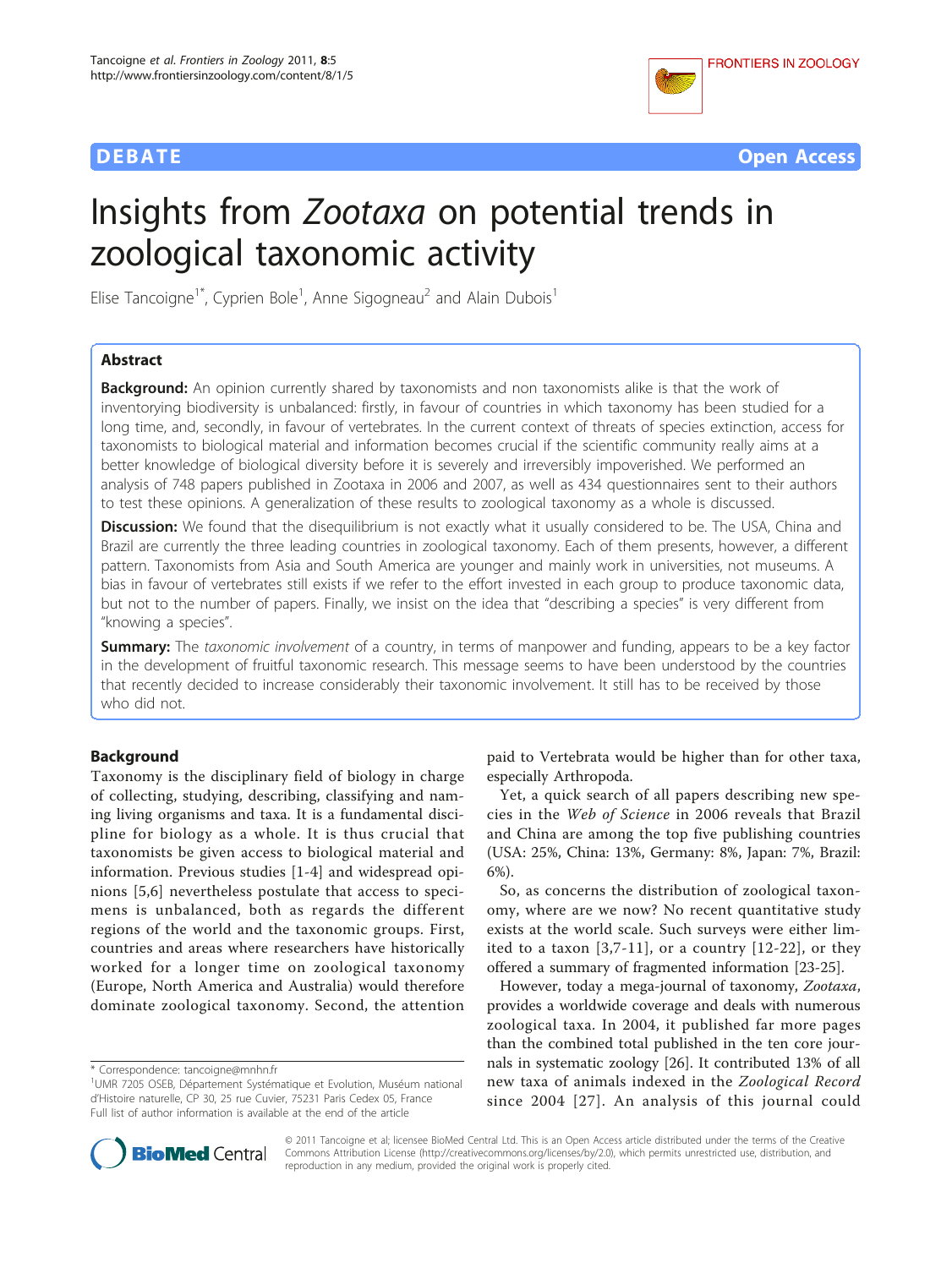therefore produce a useful and relevant insight on today's taxonomical practices in zoology.

Quantitative tools will be used in this work to answer two questions:

1. Is zoological taxonomy still mostly practised in countries that have historically been taxonomically active?

2. Is zoological taxonomy still unbalanced in favour of vertebrates, vs. arthropods?

In conclusion, we will discuss the possible generalization of our results to taxonomy as a whole.

We determined the countries and areas in which (1) more works are published in zoological taxonomy; (2) most of the active taxonomists are working; (3) foreign taxonomists are mainly received; (4) taxonomists are involved in collaborations; (5) more species are described from other areas; (6) types specimens are kept; and, finally, (7) research is carried out in museums, which are traditional institutions for taxonomic research [[9,15,28-30\]](#page-11-0).

The disequilibrium in favour of vertebrates can be documented in terms of either taxonomic production (publications, pages, new species), or in the means employed for the studies (number of taxonomists, of specimens, of characters...). Therefore, we gathered additional information on (8) the taxa to which are devoted the higher number of publications, pages, new species as well as the taxa represented by the highest numbers of (9) taxonomists, (10) characters and (11) specimens used.

#### Methods

#### Sampling procedure

We chose to work on the years 2006 and 2007 because they were those when most articles had been produced at the time of our study ( $n = 2138$ ). We randomly selected 748 articles among all those published in Zootaxa during this period. We devised a method to fix the sampling size. This method is explained below. Then we used three main procedures to obtain the data from our sample: data extraction from literature, data mining on databases and a questionnaire sent to each author of the sample who had provided an email. The data obtained from the articles or the questionnaire were entered into a database built using Access2002.

Five parameters describing each publication of the whole set of 2138 articles published in Zootaxa in 2006-2007 were available in the Zoological Record online: (1) treated taxon, (2) number of pages, (3) number of authors, (4) number of described species and (5) number of references. Three other parameters found on the Zootaxa website [\[31\]](#page-11-0) were added: (6) whether the article is in open access or not, (7) its delay of publication after

submission and (8) its category (article or monograph). A sampling script was written with the R language [\[32](#page-11-0)]. We made 1000 random samplings of 5% of the total number of papers (function sample() without replacement of the default package base). This operation was repeatead nine successive times with increasing sample sizes. Thus, we obtained 1000 samplings of 107 articles, 1000 samplings of 214 articles, etc. Then we used statistical tests to determine the rate of correct samples that each operation produced. Each of the 10,000 samples was tested and considered correct if the eight parameters did not significantly differ from the whole set  $(P < 0.05)$ . As our data did not verify the normality condition, non-parametrical tests were performed for each of the eight parameters:  $\chi^2$  for (1); Wilcoxon/Mann-Whitney for (2), (3), (4), (5), (7); and binomial tests for (6) and (8). We decided to choose the minimal sample size for which 950 out of 1000 samples would not statistically differ from the whole set. This size is 35%, i.e., 748 articles (Figure 1). Finally, a random sampling of 748 articles was performed. We also checked that it did not significantly differ from the whole set for each of the eight parameters.

#### Questionnaire

The 748 articles studied were written by 1778 authors. Once multiple authorships were removed, 1384 authors remained, 1025 of whom had mentioned an e-mail

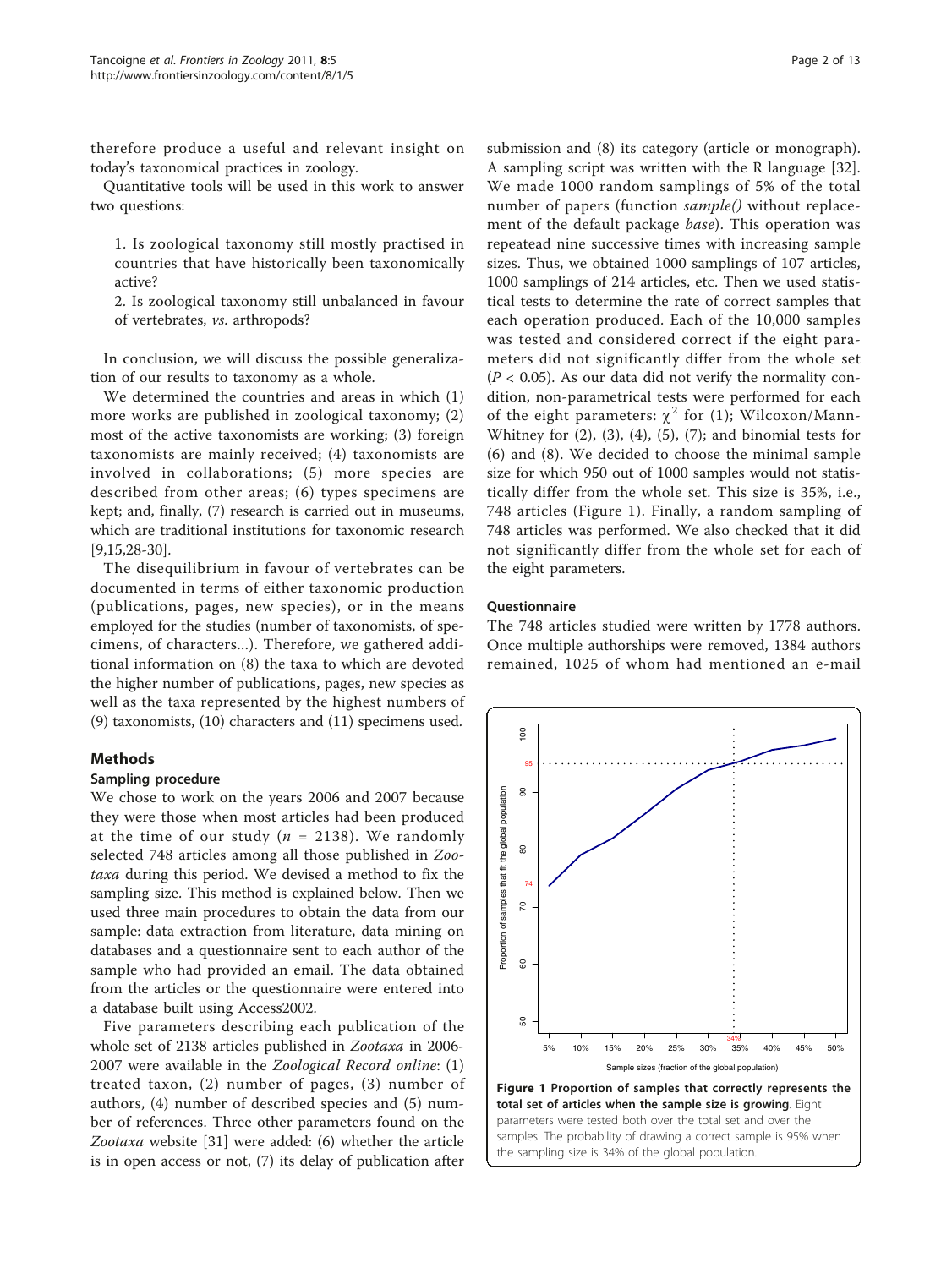address in the paper. A questionnaire had been sent via e-mail in May 2008 to 10% of these 1025 authors for a preliminary study. It received 56 answers and comments from authors from most parts of the world (except Africa). Our questionnaire was considered approved and it was then sent once again in May 2009 to the 939 remaining authors. It was rejected by 105 mailboxes and received 434 answers in all (56 in 2008 and 378 in 2009). Its answer rate was thus 47%. We used Email-Questionnaire software to send our questionnaire [\[33\]](#page-11-0).

#### Data picking

We obtained data for the 748 sampled articles; the 1778 authors and their 1111 institutions; the 1413 new species that were described in it and their 1404 holotypes; 15 syntypes; 23 468 paratypes and the 4987 other specimens used in descriptions. The 1778 taxonomic authors corresponded to 1384 "real persons", of whom 434 taxonomists sent us personal data. Table [1](#page-3-0) presents the data.

Each country was affiliated to a region through the data of the CIA world factbook [\[34](#page-11-0)]. Major regions are abbreviated the following way: Af (Africa), As (Asia), E (Europe), M (Middle East), N (North America), O (Oceania), S (South America). Given the small amount of papers from Central America, this region was grouped with South America.

Authors (i.e. names on paper) and taxonomists (i.e. real persons) were distinguished. For example, a taxonomist who writes two articles represents two authors.

#### Analyses

The number of publications per major region or country was computed fractionally. For example, an article written by two authors from Asia and one author who mentioned two addresses, one in South America and one in Africa, counts for 0.5 for Asia, 0.25 for South America and 0.25 for Africa. The number of publications per category of institution was also calculated fractionally. For example, an article written by two authors from the University of Sao Paulo and one author who mentioned two addresses, one in the University of Sao Paulo and one in the American National Museum, counts for 0.75 for Brazilian universities and 0.25 for North American museums. The number of type-specimens per category of institution is calculated directly. For example, a new species with one holotype kept in the University of Sao Paulo and 54 paratypes kept in the American National Museum counts 1 for North American museums and 54 for Brazilian universities. The number of taxonomists per major region or country was calculated fractionally once duplicated authors (authors with same name and address) had been removed. For example, if an author mentioned two addresses in two different major regions s/he counts 0.5 for each region. The collaboration indicator of the Observatoire des Sciences et des Techniques (Paris, France) was used to study collaborations: (number of publications of a region A with an other region B)/(total number of publications of region A). For instance, an article written by one author from Asia and two from South America counts for one co-publication between Asia and South America.

All the data was analysed with the free statistical soft-ware R [\[32](#page-11-0)] and packages ade4 [[35\]](#page-11-0), RODBC [[36](#page-11-0)], vcd [[37,38](#page-11-0)] and *FactoMineR* [[39\]](#page-11-0). We used correspondence analysis (CA) to summarize the data's structure and identify similarities between the variables of a contingency table [[40\]](#page-11-0). CA measures the distances between the row and column points and presents the inter-relations of variables in calculated dimensions that outlines maximum of variance (VARIMAX rotation). The analysis determines which category values lie close together and which are far from each other. These can be seen on a correspondence map, where the row and column categories are plotted along the computed factor axes. Spatial proximity between categories does not imply a correlation between the categories but instead a strong specific link in relation to these factors. This graphical method is based on a  $\chi^2$  test that measures the deviation to independence model. We also performed  $\chi^2$  statistical tests to compare proportions when it was needed.

#### Evaluation of Zootaxa biases

Our choice to work on Zootaxa inevitably represents a bias. Because our questions treat the different areas of the world and taxa, two possible biases concern the representativeness of (1) the taxa studied in Zootaxa and (2) the regions where the studies were carried out.

We compared the proportion of the different taxa studied in 2006 in Zootaxa and in all the publications indexed in the entire volume of the Zoological Record for 2006 (Figure [2](#page-5-0)). We observed that "taxo\*", "taxonomy" or "systematic" did not even allow us to find all articles published in Zootaxa in 2006. We used the keyword "sp nov", coming from the Zoological Record's thesaurus, to find these publications in the Zoological *Record.* If all categories of Figure [2](#page-5-0) are considered, a  $\chi^2$ test shows significant differences ( $P < 0.001$ ) between the Zoological Record and Zootaxa. However, the distribution does not show significant differences ( $P = 0.12$ ) if we consider only three classes of taxa: 'Arthropods', 'Vertebrates' and 'Other'. Therefore, for the purposes of our study the taxa were grouped as 'Vertebrates', 'Arthropods' and 'Other'.

We also compared the proportions of the different regions where new species were described in 2006 in Zootaxa and in all the publications with the same pattern indexed in the entire volume of the Web of Science (WoS) for 2006 (Figure [3\)](#page-5-0). We used the Analyze Results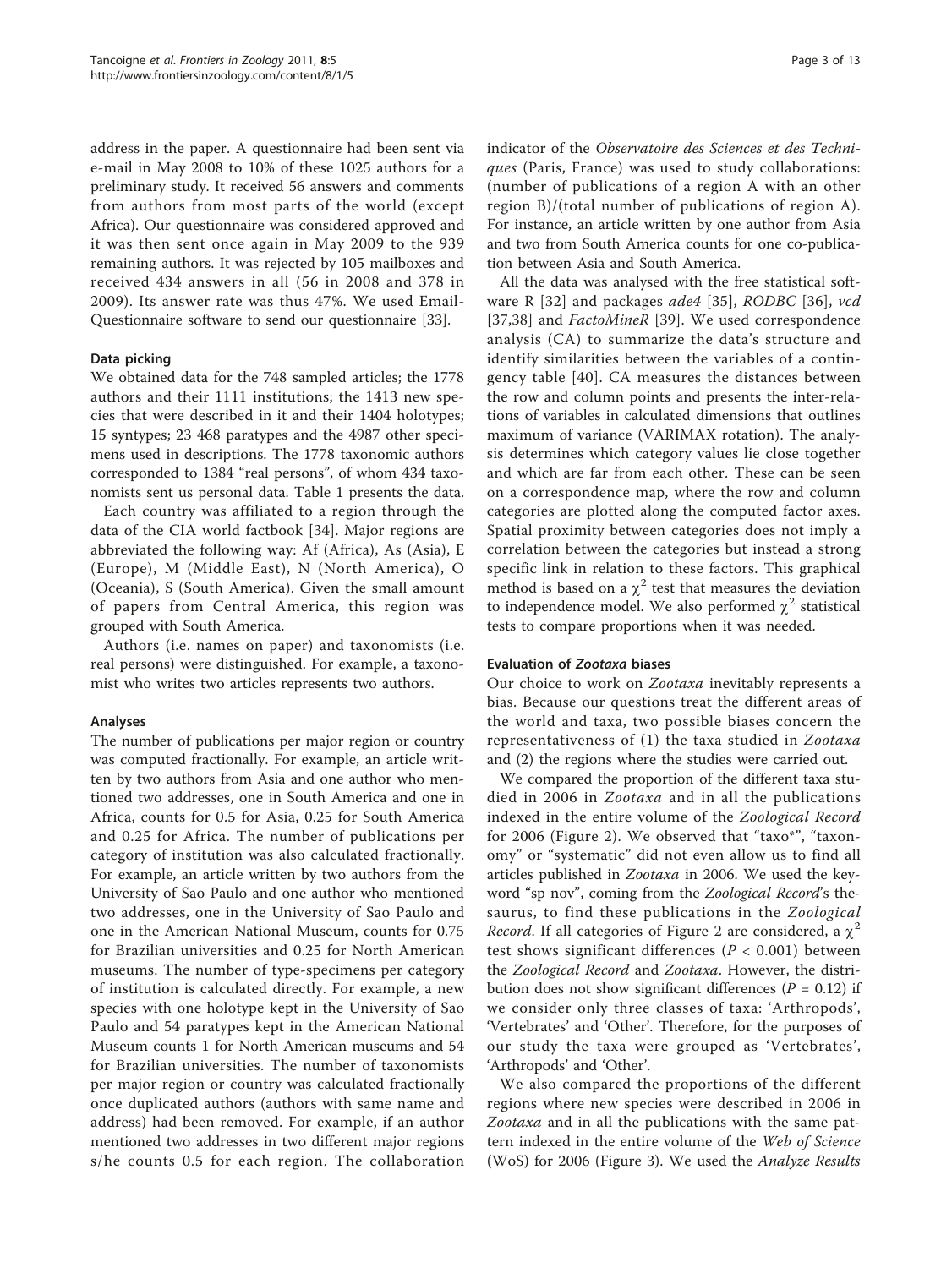# <span id="page-3-0"></span>Table 1 Data extracted for each article, author, institution, new species and specimen involved

|                                     | Article                                                                                                                                                                                                                                                                                                                                                                                                                                                                                                                                                                                                                                                                                                                                         |                    |
|-------------------------------------|-------------------------------------------------------------------------------------------------------------------------------------------------------------------------------------------------------------------------------------------------------------------------------------------------------------------------------------------------------------------------------------------------------------------------------------------------------------------------------------------------------------------------------------------------------------------------------------------------------------------------------------------------------------------------------------------------------------------------------------------------|--------------------|
| ZR ID number                        | Number attributed by the Zoological Record                                                                                                                                                                                                                                                                                                                                                                                                                                                                                                                                                                                                                                                                                                      | ΖF                 |
| <b>Title</b>                        |                                                                                                                                                                                                                                                                                                                                                                                                                                                                                                                                                                                                                                                                                                                                                 | ZF                 |
| Abstract                            |                                                                                                                                                                                                                                                                                                                                                                                                                                                                                                                                                                                                                                                                                                                                                 | ZF                 |
| Internet link                       | Internet link to the pdf article on the Zootaxa website                                                                                                                                                                                                                                                                                                                                                                                                                                                                                                                                                                                                                                                                                         | ZT                 |
| Number of pages                     | $n = (ending page - beginning page) + 1$                                                                                                                                                                                                                                                                                                                                                                                                                                                                                                                                                                                                                                                                                                        | $ZR +$<br>$\vdash$ |
| Delay of publication                | Number of days between acceptance and publication                                                                                                                                                                                                                                                                                                                                                                                                                                                                                                                                                                                                                                                                                               | $2T +$<br>Н        |
| Category of document                | Monograph; article                                                                                                                                                                                                                                                                                                                                                                                                                                                                                                                                                                                                                                                                                                                              | ZT                 |
| Category of work                    | We distinguished six categories of works. <i>additional data</i> : addition of sounds, karyotypes, redescriptions,<br>chorology, phylogenies to the knowledge of a taxon, without new taxon description; checklists or catalogue of<br>species/types; regional fauna: taxonomic revision at regional scale; taxonomic revision: each taxon or types<br>reviewed, or at least 3 different kinds of analyses done (e.g. morphological studies plus distribution plus<br>karyotype of a taxon); taxonomic work on isolated taxa: single or multiple descriptions of new taxa, new<br>descriptions plus new records of the taxon; theoretical works: biographies or nomenclatural changes only, or<br>theoretical work on taxonomy and nomenclature | $\vdash$           |
| Authorship presentation             | Whether authorship is in alphabetical order or not. Names beginning by "De", "Van", are considered at letters<br>"D" or " $V$ ".                                                                                                                                                                                                                                                                                                                                                                                                                                                                                                                                                                                                                | Н                  |
| Phylum delimitation                 | Phylum as provided by ZR indexation                                                                                                                                                                                                                                                                                                                                                                                                                                                                                                                                                                                                                                                                                                             | ZF                 |
| <b>Taxon delimitation</b>           | The most inclusive taxon treated in the article                                                                                                                                                                                                                                                                                                                                                                                                                                                                                                                                                                                                                                                                                                 | $\vdash$           |
| Level of work                       | Level of the most inclusive taxon treated in the article. Species level: any level up to and including species level;<br>genus level: any level from species level up to and including genus level; family level: any level from genus level<br>up to and including family level; above family level: any level above family level                                                                                                                                                                                                                                                                                                                                                                                                              | $\vdash$           |
| Geographic delimitation             | The most single inclusive area treated in the article. We used political boundaries of studied areas instead of<br>biogeographical ones, in order to study the relationship between laboratories and studied areas                                                                                                                                                                                                                                                                                                                                                                                                                                                                                                                              | Н                  |
| Level of geographic<br>delimitation | We used four levels of area: locality level, regional level, country level, major area level. We used other when the<br>study involves more than one major area. Oceans and seas were treated as regions and affiliated to a country<br>or a continent when specified in the article                                                                                                                                                                                                                                                                                                                                                                                                                                                            |                    |
| <b>Number of references</b>         |                                                                                                                                                                                                                                                                                                                                                                                                                                                                                                                                                                                                                                                                                                                                                 | ZF                 |
| Price                               | Whether the article is in free access or not                                                                                                                                                                                                                                                                                                                                                                                                                                                                                                                                                                                                                                                                                                    | ZT                 |
|                                     | <b>Authors</b>                                                                                                                                                                                                                                                                                                                                                                                                                                                                                                                                                                                                                                                                                                                                  |                    |
| <b>Family name</b>                  |                                                                                                                                                                                                                                                                                                                                                                                                                                                                                                                                                                                                                                                                                                                                                 | ΖF                 |
| <b>Firstname</b>                    |                                                                                                                                                                                                                                                                                                                                                                                                                                                                                                                                                                                                                                                                                                                                                 | ZF                 |
| Article related                     | List of the articles written by the author in Zootaxa                                                                                                                                                                                                                                                                                                                                                                                                                                                                                                                                                                                                                                                                                           | $\mathbb{H}$       |
| Position in the article             |                                                                                                                                                                                                                                                                                                                                                                                                                                                                                                                                                                                                                                                                                                                                                 | $\vdash$           |
| Institution                         | Institution of the author for the paper concerned. The ZR provides the address of the first co-author; the other<br>ones were added from the paper itself. Whenever the author is affiliated to several institutions, this information<br>was retained                                                                                                                                                                                                                                                                                                                                                                                                                                                                                          | $ZR +$<br>$\vdash$ |
| Email                               | Some email addresses were provided by the ZR; others were found in the article                                                                                                                                                                                                                                                                                                                                                                                                                                                                                                                                                                                                                                                                  | $ZR +$<br>Н        |
| <b>Professional status</b>          | Amateur, Doctoral student, Established taxonomist researcher, Established non-taxonomist researcher, Master<br>student, Postdoctoral, Retired researcher, Technician                                                                                                                                                                                                                                                                                                                                                                                                                                                                                                                                                                            | C                  |
| <b>Nationality</b>                  | Country of birth                                                                                                                                                                                                                                                                                                                                                                                                                                                                                                                                                                                                                                                                                                                                | C                  |
| Age                                 |                                                                                                                                                                                                                                                                                                                                                                                                                                                                                                                                                                                                                                                                                                                                                 | C                  |
| Sex                                 |                                                                                                                                                                                                                                                                                                                                                                                                                                                                                                                                                                                                                                                                                                                                                 | C                  |
| Highest degree                      | Master (four or five years of faculty), PhD (or equivalent), Other, No degree                                                                                                                                                                                                                                                                                                                                                                                                                                                                                                                                                                                                                                                                   | C                  |
| <b>Free comment</b>                 |                                                                                                                                                                                                                                                                                                                                                                                                                                                                                                                                                                                                                                                                                                                                                 | C                  |
|                                     | Institutions                                                                                                                                                                                                                                                                                                                                                                                                                                                                                                                                                                                                                                                                                                                                    |                    |
| Name                                | The names of all institutions were checked to suppress duplicates                                                                                                                                                                                                                                                                                                                                                                                                                                                                                                                                                                                                                                                                               | $ZR +$<br>H        |
| Type                                | Five categories of institutions were recognized: Museum, University, Institute, Private, Other institution                                                                                                                                                                                                                                                                                                                                                                                                                                                                                                                                                                                                                                      | Н                  |
| Country                             |                                                                                                                                                                                                                                                                                                                                                                                                                                                                                                                                                                                                                                                                                                                                                 | $ZR +$<br>$\vdash$ |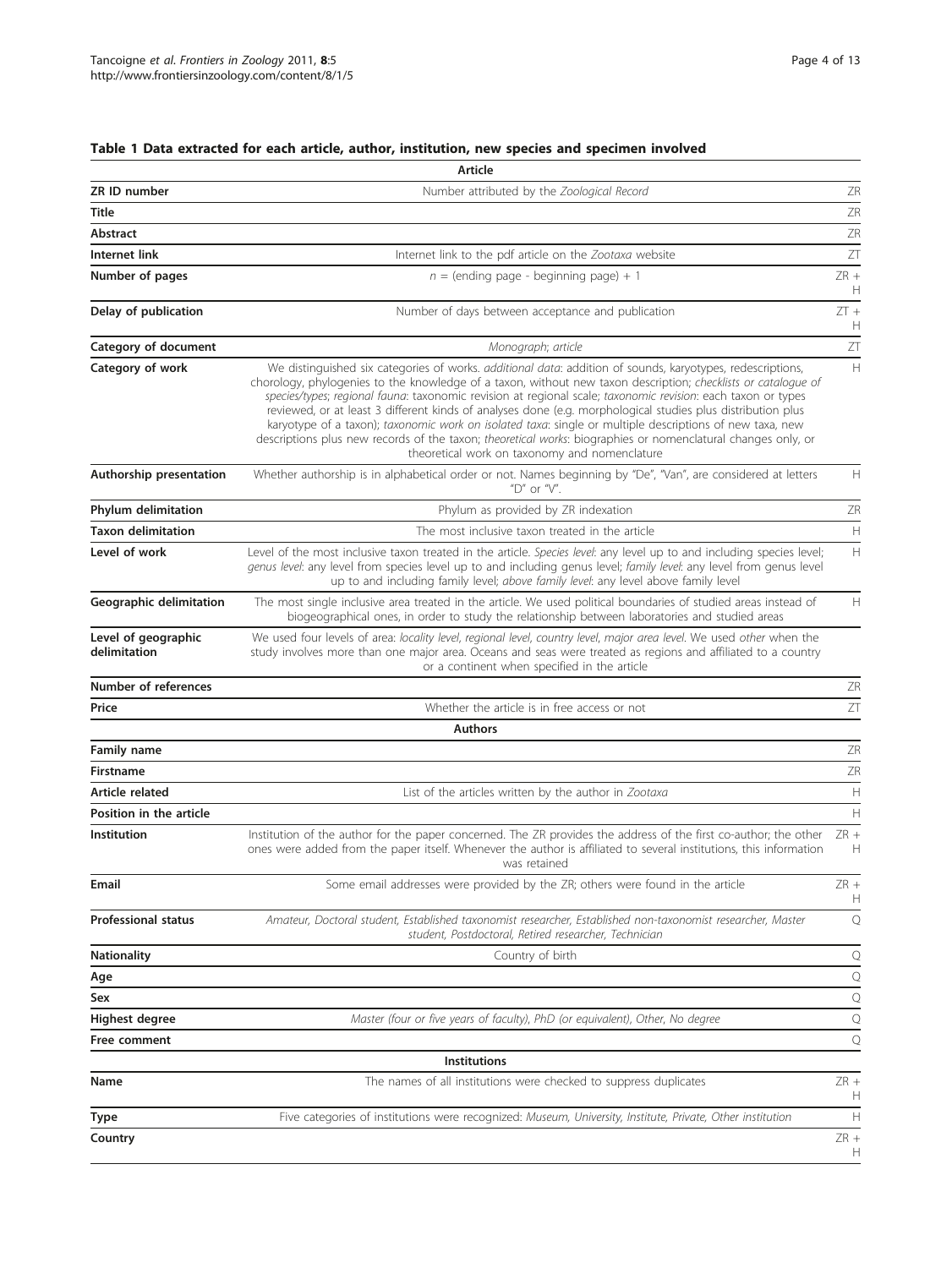| Continent                             | The affiliation of a country to a major area followed the CIA World Factbook data [34]                                                                                                                                                                                                                                                                           | Н  |
|---------------------------------------|------------------------------------------------------------------------------------------------------------------------------------------------------------------------------------------------------------------------------------------------------------------------------------------------------------------------------------------------------------------|----|
| Level of the institution              | Some institutions are subordinate to others, which may (or may not) appear in the address given by the<br>author(s). For each of them, the following information was checked using their web sites:<br>1: whether the institution is autonomous<br>2: whether it is subordinate to another institution<br>3: whether it is subordinate to two other institutions | Н  |
| Subordinating institution             | Name of the superordinate institution if relevant                                                                                                                                                                                                                                                                                                                | Н  |
|                                       | New species                                                                                                                                                                                                                                                                                                                                                      |    |
| Nomen                                 |                                                                                                                                                                                                                                                                                                                                                                  | ZF |
| Specimens involved                    | List of the specimens involved                                                                                                                                                                                                                                                                                                                                   | Н  |
| <b>Allotypes</b>                      | Whether allotypes are designated or not                                                                                                                                                                                                                                                                                                                          | Н  |
| Developmental stages                  | Whether numerous developmental stages are involved or not                                                                                                                                                                                                                                                                                                        | Н  |
| Methods used for tree<br>construction | Parsimony, Bayesian/maximum likelihood, Distance, Combined methods                                                                                                                                                                                                                                                                                               | Н  |
| <b>Characters used</b>                | Morpho-anatomical, Molecular, Bio-acoustic, Karyological, Other                                                                                                                                                                                                                                                                                                  | Н  |
|                                       | Specimens used to describe a new species                                                                                                                                                                                                                                                                                                                         |    |
| Number of specimens                   | Number of specimens of each type for each new species                                                                                                                                                                                                                                                                                                            | Н  |
| Kind of specimen                      | Holotype, Syntype, Neotype, Paratype, Other specimen                                                                                                                                                                                                                                                                                                             | Н  |
| Place of collect                      | Collecting locality as stated in the paper, with GPS coordinates if available. Localities were distinguished<br>through their names or through their GPS coordinates. Each locality was referred to a country and a realm<br>whenever possible. The geographical delimitations used are the same as for the publications                                         | Н  |
| Institution of conservation           | Institution where specimen(s) is/are kept                                                                                                                                                                                                                                                                                                                        | Н  |
| Year of collect                       |                                                                                                                                                                                                                                                                                                                                                                  | Н  |
| Size (cm)                             | For holotypes only                                                                                                                                                                                                                                                                                                                                               | Н  |
| Sex                                   | For holotypes only. Male; Female; Hermaphrodite; Unknown when the information is lacking. Because many<br>authors do not indicate the sex when they use juveniles, we also added the category Juvenile                                                                                                                                                           | Н  |
|                                       |                                                                                                                                                                                                                                                                                                                                                                  |    |

#### Table 1 Data extracted for each article, author, institution, new species and specimen involved (Continued)

H: data added by hand. Q: data from the questionnaire. ZR: data from the Zoological Record online. ZT: data from the Zootaxa website.

tool of the Web of Science which computes information on authors' countries. Our search query "'sp nov' OR 'new species'" found 675 articles for Zootaxa and 4313 articles for the Web of Science. We did not use the truncated query "new sp" because it returned articles about language ("speech", "spoken"). If all the regions of Figure [3](#page-5-0) are considered, a  $\chi^2$  test shows significant differences  $(P < 0.001)$  between the Web of Science and Zootaxa. However, the distribution does not show significant differences if we consider only three classes of regions: Asia-South America (AsS), Europe-North America-Oceania (ENO) and Africa-Middle East (AfM)  $(P =$ 0.46); or Africa-Europe-Oceania (AfEO), South America-North America (SN) and Asia-Middle East (AsM)  $(P = 0.36)$ .

#### Results

Publications dealing with species are predominant in Zootaxa (74% of the works analysed). Only 17% of the papers deal with taxa between genus and family, and 9% with taxa above family level. Therefore, so-called " $\alpha$ -taxonomy", "microtaxonomy" [[41](#page-11-0)], or "eidonomy" [[42](#page-11-0)] is predominant. Works on isolated taxa (single species descriptions, etc.) are the most numerous (57%), followed by taxonomic revisions (17%), additions of new

data for taxa already known (11%), regional faunas (8%), checklists or catalogues of species/types (4%) and theoretical works (3%). These terms are defined in Table [1.](#page-3-0)

Most of the people who answered our questionnaire are fully qualified researchers (60%), either taxonomists (45% of total) or not (15%). Students come in second position, with 15% PhD students and 7% MSc students. Postdoctoral students account for 9% and retired researchers, amateurs and technicians for the remaining 9%. The proportions listed above vary between the three areas previously defined (Figure [4](#page-5-0)). Figure [4](#page-5-0) shows the result of the CA between the age and the region of origin of the authors. Professional status was used as supplementary data. We deleted the 'retired researcher' category because it was naturally linked with the (65, 90] category and made the map confusing. Africa is distant on the map because it has few values (0, 2, 1, and 0) which produce high frequencies (0, 66, 33 and 0). Dimension 1 is strongly linked with the age and pits the (25, 35] category against the (55, 65] and (65, 90] categories. This is very interesting because this separation depends solely on the nationality categories. Indeed, (25, 35] is linked to S and appear to be the category with the highest proportion of S and the (55, 65] and (65, 90] categories are linked to M, O, N and appear to be the categories with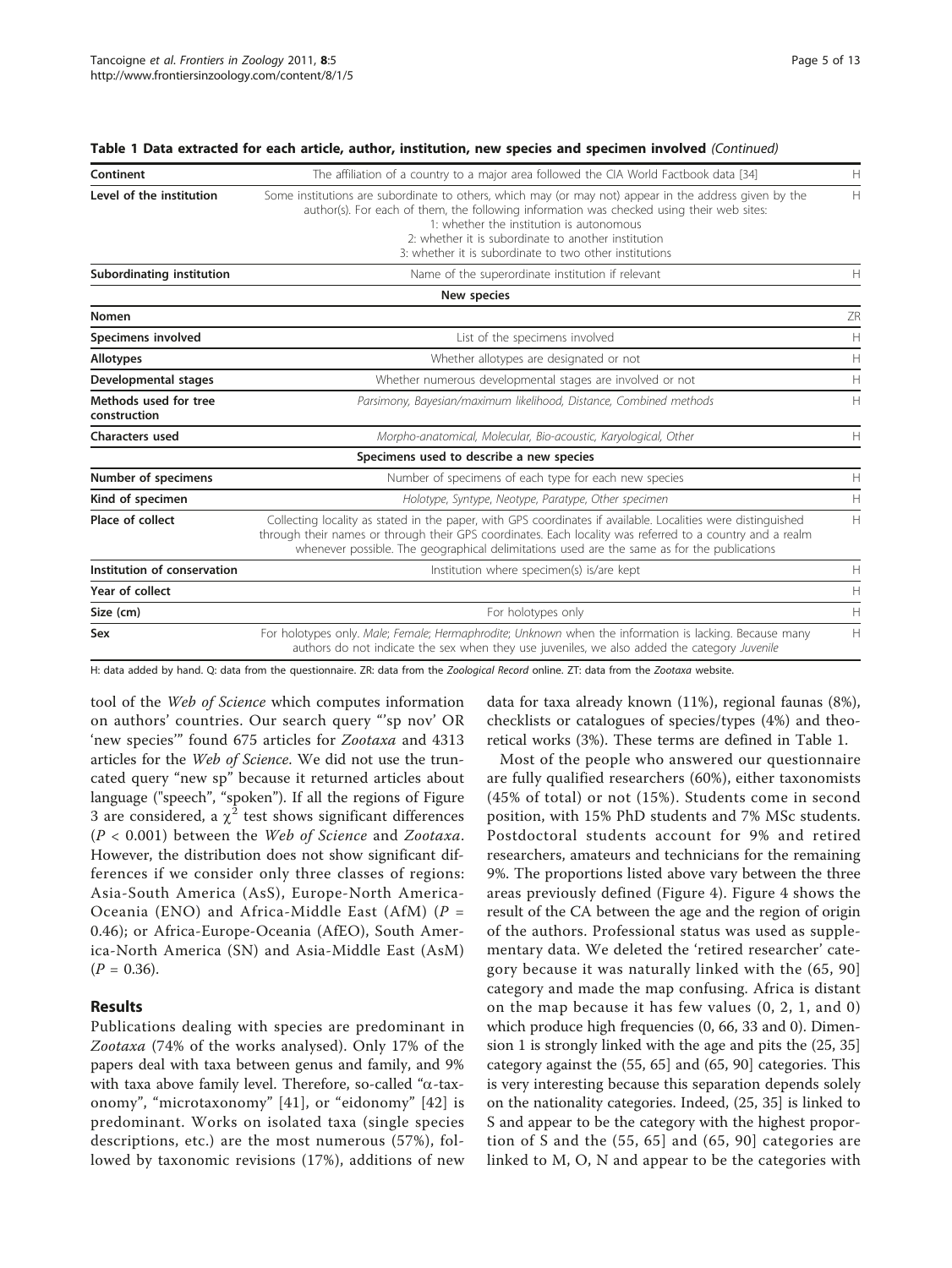<span id="page-5-0"></span>





the highest proportion of them. Being at the center of the map, the (35, 55] category represents the average category as related to nationality. E represents 38% of (35, 55], S 23%, N 16%, As 15%, O 4%, M 2%, Af 1%.

Dimension 2 separates M from the other categories because no individuals belonging to the (65, 90] category answered our questionnaire. The supplementary data show that the (25, 35] category was related to technicians and postdocs, whereas (55, 65] was related to established taxonomic researchers, established non-taxonomic researchers and amateurs. These data suggest that the population of taxonomists is younger in As and S.

Let us now consider the twelve questions that we posed above.

# Which areas and countries publish more in zoological taxonomy?

The region that provided the highest number of publications is Europe, and then come, grouped together, North America, Asia and South America (Table [2-A](#page-6-0)). In Europe, no country provided more than 20% of publications, the most productive country being Germany (20%). In contrast, for the other main regions, a single country usually accounts for more than half the total publications: the USA for most publications from North America (76%), China for most publications from Asia (52%), Brazil for most publications from South America (62%), South Africa for most publications from Africa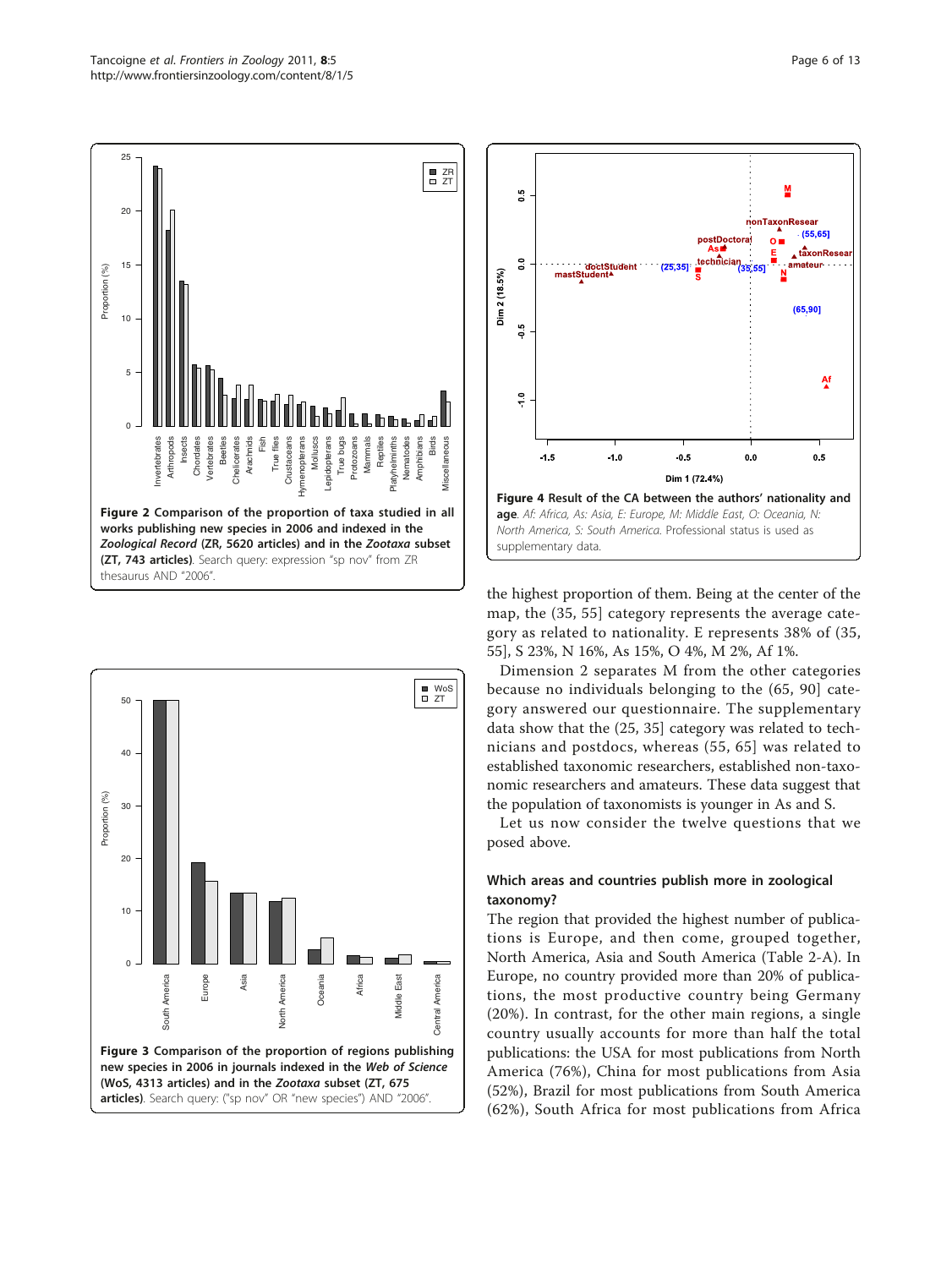<span id="page-6-0"></span>Table 2 Relationships between studied regions and regions of researchers' labs

|                 | А<br>Studying regions (%) | B<br>Studied regions (%) |
|-----------------|---------------------------|--------------------------|
| Asia            | 20                        | 25                       |
| South America   | 21                        | 25                       |
| Multi-areas     |                           | 12                       |
| North America   | 21                        | 8                        |
| Oceania         | 7                         | 8                        |
| Europe          | 29                        | 7                        |
| Africa          | $\mathfrak{D}$            | 6                        |
| Middle East     | $\mathcal{P}$             | 3                        |
| Central America |                           | 3                        |
| Antarctica      |                           |                          |
| Without region  |                           | $\mathcal{P}$            |

Studying regions: percentage of a fractional count of authors of publications. Studied regions: percentage of the number of publications. "Multi-areas" refers to work performed on more than one continent. Asia and South America are the most studied areas and belong to the areas with the highest numbers of publications.

(39%) and Turkey for most publications from Middle East (67%).

#### In which areas and countries are taxonomists working?

The number of publishing taxonomists per country is the highest for Europe (27%), then for South America (24%), North America (21%) and Asia (20%). Germany is the first country of Europe (20%); Brazil is the first country of South America (61%), the USA of North America (79%) and China of Asia (51%).

# Which areas and countries mainly receive foreign taxonomists?

Concerning geographic mobility, 10% of the 427 authors who answered the question were not working in their country of nationality. Most were fully qualified researchers (69%), followed by predoctoral students (29%) and postdoctoral students (9%). Europeans are those who move the most (53%). Europe and North America are the areas with the highest rates of authors originating from other areas (37% and 25%, respectively). Unfortunately, our results on taxonomists' mobility do not allow us to know whether the weak mobility of taxonomists from Asia and South America to Europe, North America and Oceania is due to short-term mobility (which cannot be measured from our data) or to a more general lack of mobility.

#### How are international collaborations structured?

Collaborations are numerous: 73% of the publications have at least two authors. Three kinds of collaboration patterns were observed, corresponding to our previous grouping in areas (Figure [5\)](#page-7-0): regions which co-publish with every other area of the world (ENO); regions which mainly co-publish with themselves (AsS) or with ENO; and regions which do not publish much (AfM).

Authors from ENO area do not predominantly sign the publications as first authors ( $\chi^2$  test,  $P = 0.054$ ).

The percentages of single-author articles is greater in ENO (28%) than in AsS (12%;  $\chi^2$  test,  $P = 9.49e-08$ ).

# In which external areas and countries are new species described?

From a zootaxonomic point of view, Asia and South America are the most studied regions (see Table 2-B). Altogether they account for 50% of the publications and 61% of the new species. Latitudes are provided in the publications for 667 of the new species. Most of them (77%) come from latitudes higher than 10°, equally distributed between North and South. The remaining 23% are also equally distributed North and South ( $\chi^2$ )  $P > 0.05$ ).

Figure [6](#page-8-0) shows the result of the CA between the region of origin of the holotype and authors laboratories. The place of conservation of the holotype was used as supplementary data. Dimension 1 and dimension 2 together are strongly linked with both the origin of the holotypes and authors laboratories. They separate three groups: holotypes from AsS, holotypes from ENO and holotypes from AfM. AsS holotypes are linked to AsS collaborations and ENO-AsS collaborations whereas AfM holotypes are close to AfM, ENO-AfM, AsS-AM and ENO-AsS-AfM collaborations. However, AsS holotypes appear to be the category which is mainly studied by AS and ENO-AsS collaborations and AfM holotypes appear to be the category which is mainly studied by all areas of the world. The ENO holotypes category is linked to ENO collaborations and ENO holotypes appear to be studied by authors from ENO areas only. Thus, only ENO authors work on all areas of the world. Dimension 2 is linked with the atypical work on AM holotypes: authors from AfM are the only ones to work on their regions only, with numerous collaborations from all over the world.

# Which areas and countries house the holotype specimens? The supplementary data of Figure [6](#page-8-0) show that holotypes are not always kept in the areas they come from. Authors from ENO area keep their holotypes as well as the holotypes from Africa and Middle East which they have studied in collaboration. On the other hand, authors from Asia and South America keep their holotypes even if studied in collaboration with authors from

Europe, North America or Oceania.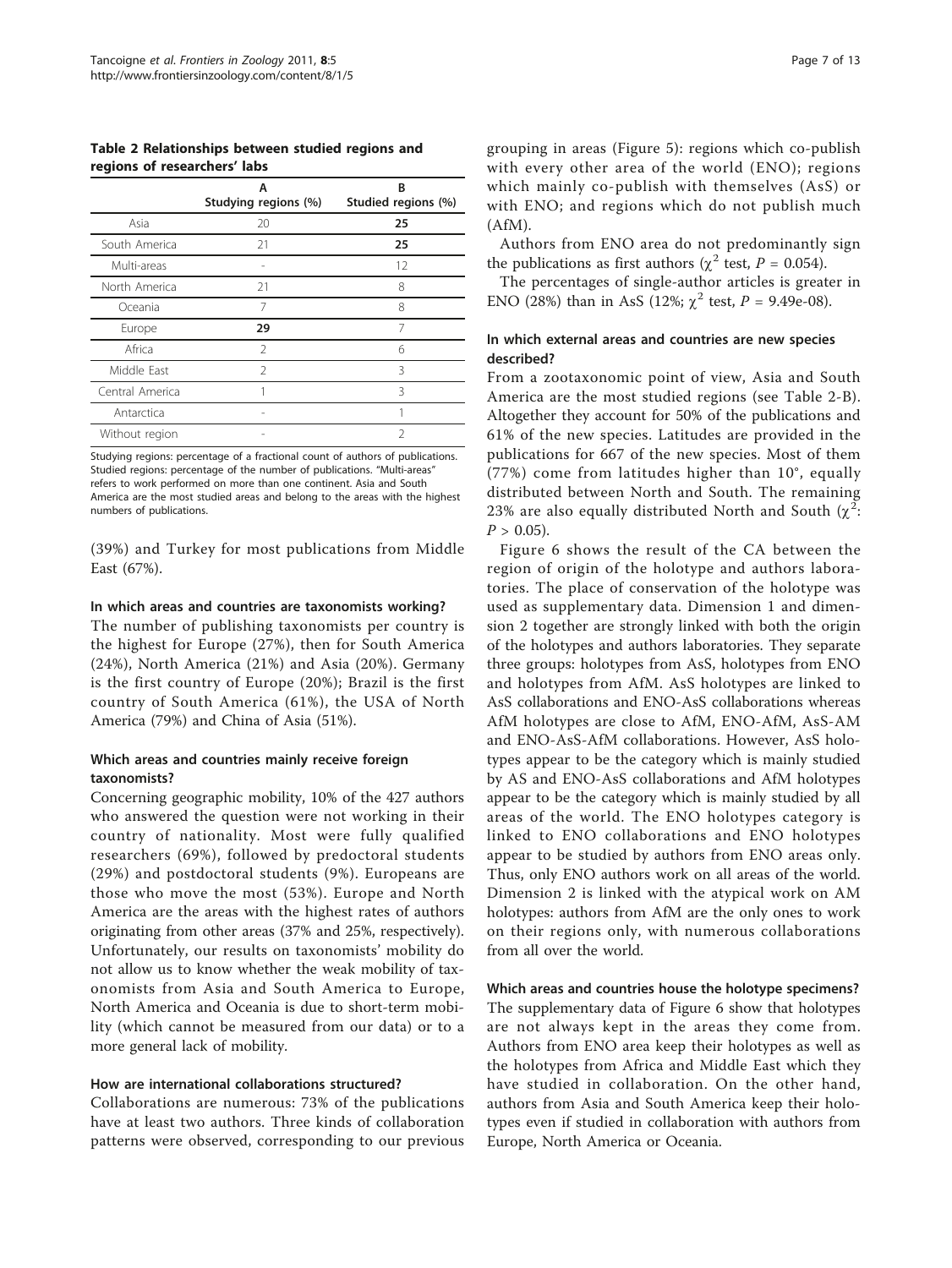<span id="page-7-0"></span>

# Are museums preferred for carrying out taxonomic research and keeping the type specimens?

Author affiliations to universities are numerous (47%), followed by museums (28%), other institutions (21%) and private addresses (4%). Figure [7](#page-8-0) shows the result of the CA between the geographical areas of authors and their type of institution. The places of conservation of the holotypes were used as supplementary data. Dimension 1 is strongly linked with geographical areas and separates the AsM area from the AfEO area. Universities and other institutions of work are linked to AsM and SN, whereas Private addresses and Museums are linked to AfEO. The supplementary data show that housing institutions differ according to the region and follow authors' affiliations,

except as concerns Universities. Holot\_University is distant from auth\_University on the map because a high number of museums are subordinated to universities (63% in our data), especially in AsM, and are thus not mentioned in the authors' address.

The proportion of museums in authors' affiliation decreases to 33% (AfEO), 3% (AsM) and 7% (SN) when the institution that subordinates the museum is taken into account. The proportion of universities also increases to 44% for AfEO, 70% for AsM and 67% for SN.

Noteworthy is the high proportion of museums (55%) and private collections (21%) for AfEO. 28% of the types kept in European private collections are holotypes and syntypes; 72% are paratypes.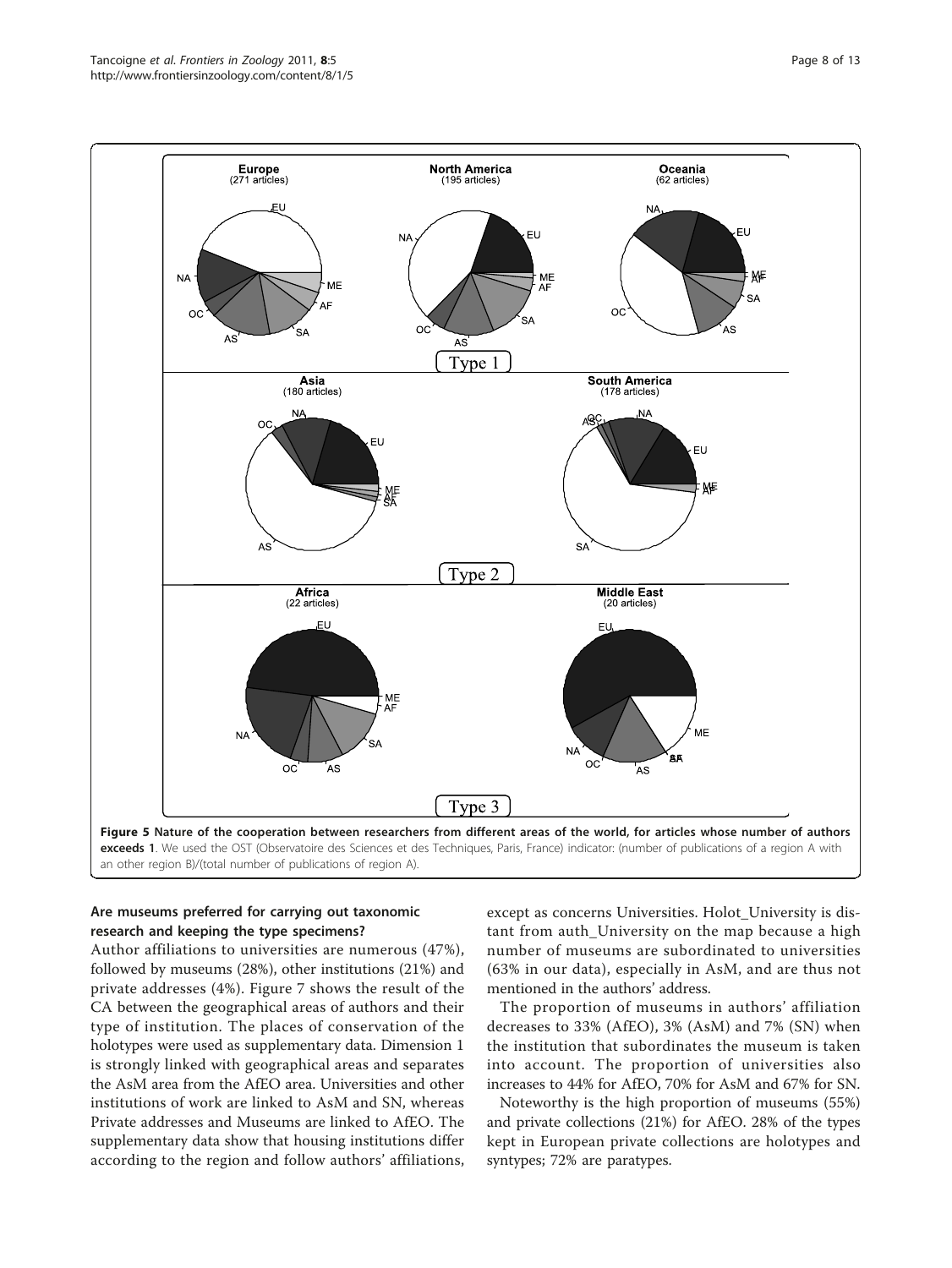<span id="page-8-0"></span>

#### Are there more works on Vertebrata?

Most of the works on taxa (Table 3) deal with Arthropoda (69%), Chordata (16%), followed by Mollusca (3%) and Platyhelminthes (2%). Other taxa occur for less than 2% each and form the 10% remaining group. Arthropods



Table 3 Proportion of publication and new species for each taxon

|                 | % of publication | % of new species |
|-----------------|------------------|------------------|
| Arthropoda      | 69               | 81               |
| Insecta         | 45               | 58               |
| Arachnida       | 10               | 11               |
| Malacostraca    | 8                | 9                |
| Other           | 6                | 3                |
| Vertebrata      | 16               | 8                |
| Amphibia        | 5                | 3                |
| Actinopterygii  | 4                | $\overline{2}$   |
| Reptilia        | 4                |                  |
| Chondrichthyes  | 1                | 1                |
| Other           | $\overline{2}$   | 1                |
| Mollusca        | 3                | 3                |
| Platyhelminthes | 2                | 2                |
| Other           | 10               | 6                |
| Sum             | 100              | 100              |
|                 |                  |                  |

Left: n = 735. Right: n = 1416.

are mainly Insecta (64%) and Arachnida (14%), whereas Chordata are only represented by vertebrates.

It is thus not surprising that newly described species are mainly arthropods (81%) and vertebrates (8%). Many (51%) of the new species are described in taxonomic revisions, and only 35% in isolated works.

Figure [8](#page-9-0) shows the result of the CA between studied phyla and the number of pages per new described species of each publication. The diversity of characters used to describe each new species and the number of authors of each document are used as supplementary data. Dimension 1 is strongly linked with phyla and separates the Vertebrata from the Arthropoda. Vertebrata is linked to category (10, 55] whereas Arthropoda is linked to categories with fewer pages per new species.

# Are there more taxonomists involved in Vertebrata studies?

The supplementary data of Figure [8](#page-9-0) show that the category Arthropoda is linked to few authors categories, whereas Vertebrata is linked to categories with more than three authors.

In the Vertebrata, a new species is described on average by 3.4 authors, whereas the figure is 0.9 in the Arthropoda. Thus, for an equal number of taxonomists, taxonomists working on arthropods describe more new species than taxonomists working on vertebrates.

Are there more characters involved in Vertebrata studies? The supplementary data of Figure [8](#page-9-0) show that the variety of characters used to describe the new species is higher for vertebrates. Whenever non-morphological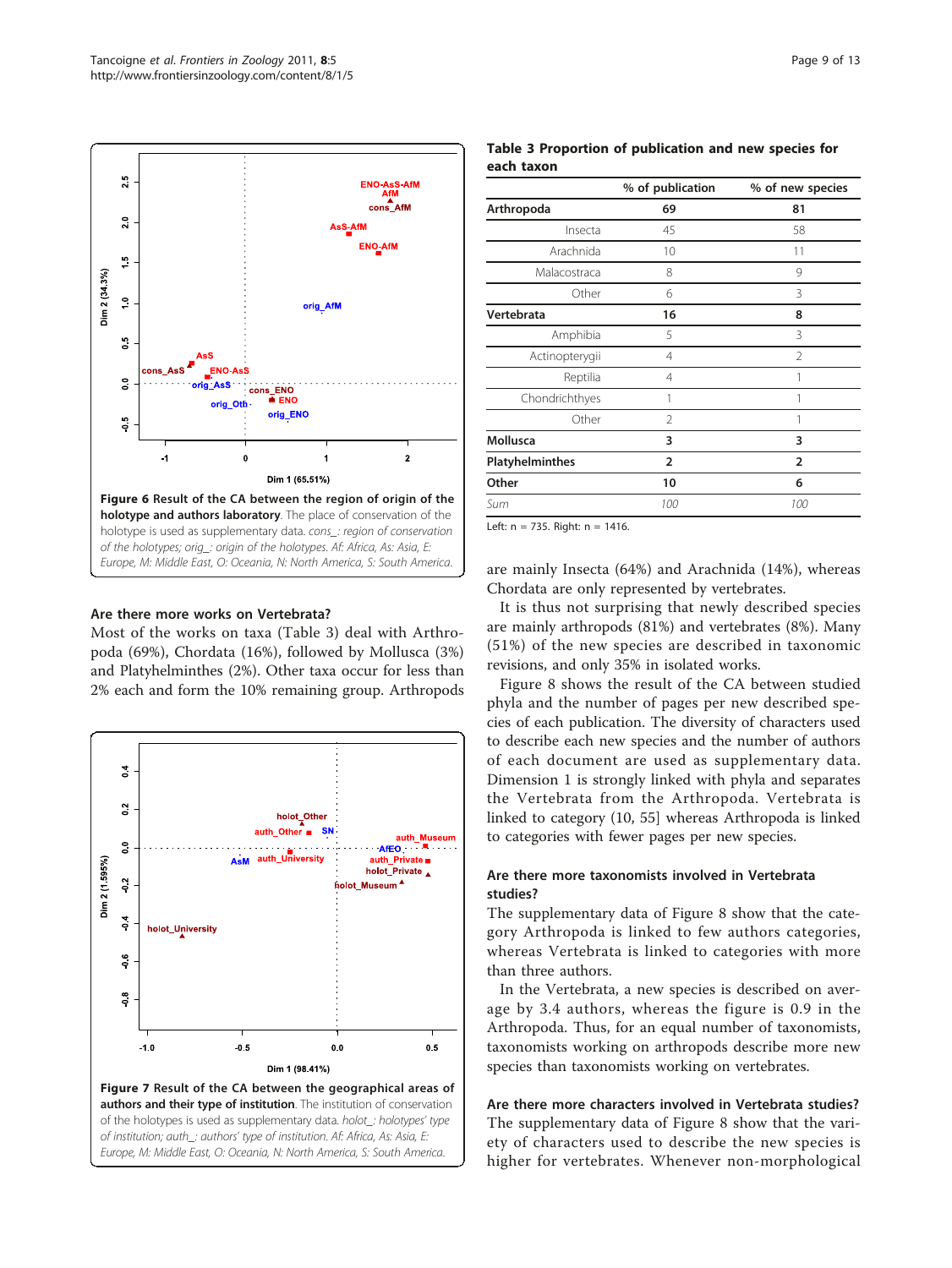<span id="page-9-0"></span>

characters are used in Vertebrata descriptions, these are mainly molecular or bio-acoustic.

Are there more specimens involved in Vertebrata studies? No significant difference between taxa was found in this respect. One species out of five was described from one specimen only (20%), or known from one locality only (21%). As much as 53% of the new species were collected from more than 2 localities. Two species out of five were described from specimen(s) of one sex only. Nine species out of 10 were described on the basis of a single stage of development (no significant difference between taxa). These figures vary when the year of collection is taken into account. New species known only from 1 specimen represent 64% of the new species with holotypes collected before the median year 1999. They represent 33% of the new species with holotypes collected after 1999 ( $n = 1261$ ,  $P = 5.83e-08$ ).

# **Discussion**

#### Is zoological taxonomy still more developed in countries that have been historically taxonomically active?

This study of Zootaxa's 2006-2007 publications supports the idea that zoological taxonomy is still more developed in countries that have historically been taxonomically active. Taxonomists from Europe, North America and Oceania are the only ones to collaborate largely with those from other regions, and they do so with all regions in the world. They also remain the only ones to work on very wide geographical zones and to host researchers from abroad. A lack of studies in Africa has already been pointed out [\[11,25,43\]](#page-11-0). This lack still exists, as African regions are not well represented in our sample.

However, this study also shows that Asian and South American countries appear to play a prominent role in zoological taxonomy today. Their high number of publications, the fact that they keep their own specimens and the median age of their respondents show that they have a developed and active community of taxonomists. Previous studies on taxonomists' age could not be used for a rigorous comparison because the enquiries were not carried out at the same time [\[15,20,23,28,44-46\]](#page-11-0).

Are these results artefacts created by our choice of the journal Zootaxa? We do not think so, for several reasons. First, we previously checked that our sampling was not biased questioning this respect. Second, the taxonomic growth of the two main countries responsible for these results (China and Brazil) has already been pointed out in the literature [\[10,47\]](#page-11-0). China's funding for research increased by 30% each year between 1998 and 2006, which benefited taxonomy: "The evaluation of the funded projects in the Division [of Zoology] shows that animal morphology and taxonomy are the main supported areas, accounting for half of the total funded" [[48](#page-11-0)]. In 2004, China became the fifth country in terms of number of publications. The number of students has been increasing everywhere in this country [\[49\]](#page-12-0). An analysis of Brazil's scientific production carried out by The Observatoire des Sciences et Techniques (Paris, France) showed that it was quickly growing [[50,51](#page-12-0)]. The figures were even underestimated: a bibliometric study [[50](#page-12-0)] showed that many Brazilian articles are published in Portuguese, in national journals. Thus they were not included in the calculation. Moreover, a recent study on amphibian taxonomic effort and expertise supports these results concerning China and Brazil [\[52\]](#page-12-0). It also found that the continental distribution of authors in Zootaxa ( $n = 5663$ ) was similar to the continental distribution of authors working on a given taxon (i.e. Amphibians,  $n = 647$ ).

Another argument in favour of this idea involves the geographical origin of the new species. Surprisingly, no latitude preference was identified regarding the origin of the newly described species. This contradicts the widespread idea that latitudes close to the equator have a richer biodiversity [\[53\]](#page-12-0). Why, then, do our data fail to find high proportion of new species in the belt of 10° above and below the equator?

In this respect we found that places where the highest numbers of species were described recently (China, Brazil) are also those with the highest number of taxonomists. A correlation exists between the number of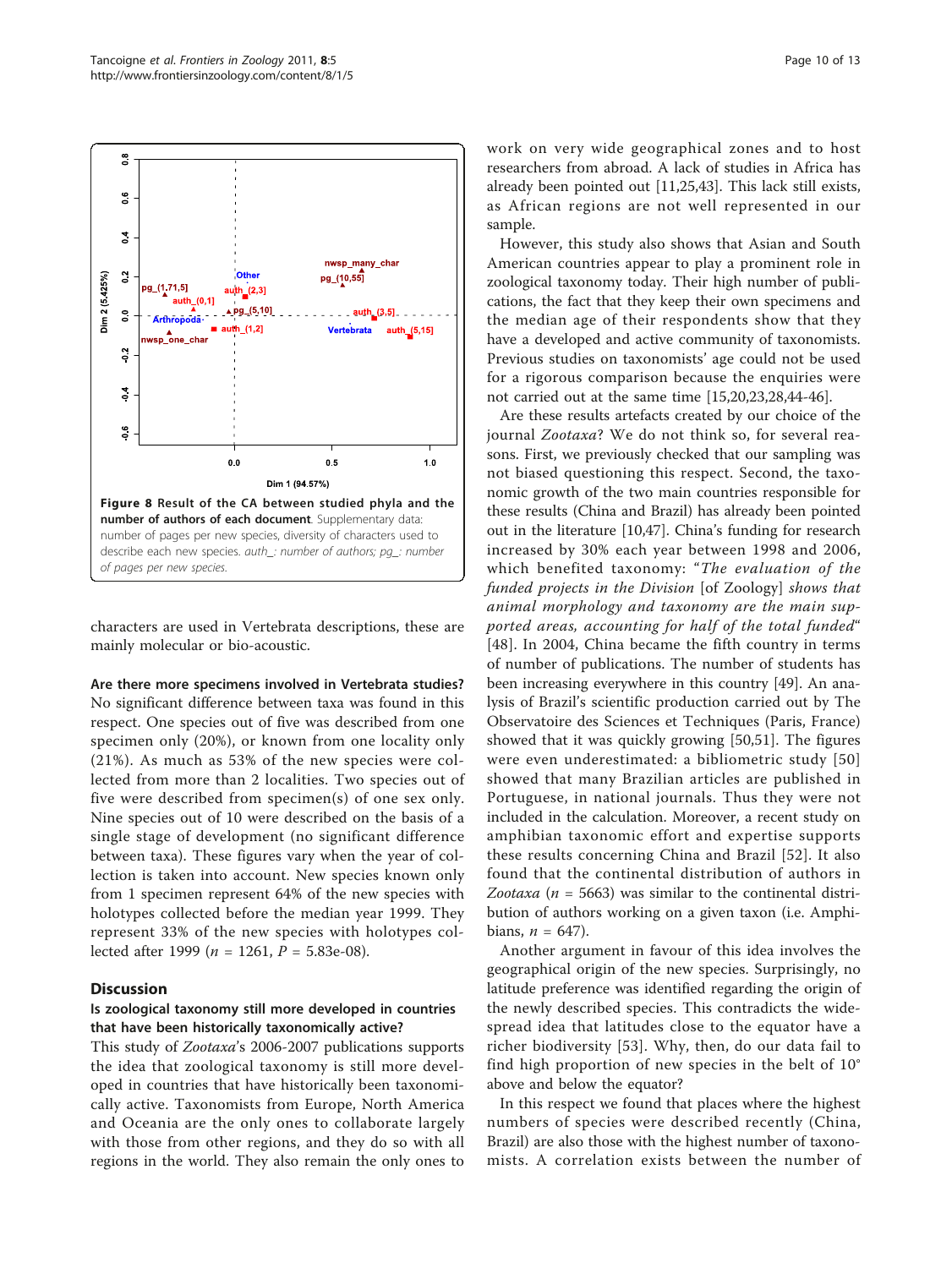taxonomists and the number of species known in a phylum [\[54](#page-12-0)]. It is thus likely that the high number of newly described species in China and Brazil is a reflection of the taxonomic involvement of these countries, in terms of manpower and funding. Thus, if China and Brazil appear to be the most studied regions, this is not only because they are large countries with a rich biodiversity [\[55](#page-12-0)-[57](#page-12-0)], but also because they have numerous taxonomists and have decided to invest in this branch of research.

Finally, it is striking that a high proportion of our respondents were professionals (fully qualified researchers, students) despite the high number of amateurs in entomology [[9\]](#page-11-0). Zootaxa would therefore reflect a biased sub-sample of the taxonomic community, including mostly professionals. One may wonder whether part of this phenomenon might be due to the fact that some amateur taxonomists, especially in entomology, tend to publish their works in their national languages in national periodicals whenever they still exist [[58](#page-12-0)]. Unfortunately, professional categories are not expressed the same way between studies, hence our figures are hardly comparable with previous works [[15,24,28](#page-11-0)[,54\]](#page-12-0). We also have to keep in mind that the authors who provided their email addresses are mainly the corresponding authors - a factor that might influence our results.

# Is zoological taxonomy still in favour of vertebrates, vs. arthropods?

On the basis of taxonomic output (number of publications, number of new species), arthropods, especially insects, appear to be much more studied than vertebrates. Vertebrates nevertheless concentrate a higher number of taxonomists, characters and methods used for each new species. Thus, even if more results are produced on arthropods, their study involves a lesser amount of means (number of taxonomists, number and diversity of methods used).

The long-studied vertebrates [\[2](#page-11-0),[59\]](#page-12-0) are nowadays studied with modern methods. Most of the time, these methods complement the morphological ones. As a consequence, morphological studies are a necessary step in any taxonomic work. They are not a sign of intellectual or technological backwardness when presented alone [[60](#page-12-0)]. They are a strong indication of the amplitude of our ignorance of the taxon in question. The data we gathered on the numbers of specimens, localities and kinds of characters used to recognize and describe a new taxon clearly show that we are very far from "knowing" a species once it has been "described" and named [[61](#page-12-0)].

Moreover, the taxa which benefit from a high taxonomic involvement have nevertheless the lowest rates of description of new species. If we aim at increasing the number of known species as quickly as possible,

taxonomists should give priority to taxa which do not require these new methods.

We do not think that these results are artefacts created by our choice to work on the journal Zootaxa. We previously checked that our sampling was not biased for this question and we already know that vertebrates have been studied for a longer time [[2](#page-11-0)[,59](#page-12-0)]. Our observations match this idea.

This disequilibrium of the taxonomic effort in favour of vertebrates is problematic if we aim at better knowing that which we know the least. Insects represent 58% of the new described species and vertebrates 7.2%. Yet, according to some estimates (figures computed from the sum of the 'World Descr.' and 'Estimate World' figures for chordates and invertebrates in [[56](#page-12-0)]), vertebrates would only represent 0.3% of the numbers of species that remain to be described, whereas insects represent 74%. Thus, this distribution of taxonomic effort between taxa is unsuitable when considering the needs [[16,23,24](#page-11-0),[54,62](#page-12-0)]. The international and national scientific communities should hire more people to focus on arthropods, especially entomologists.

The nature of the works published in Zootaxa show that this journal gives priority to alpha-taxonomy. "Zootaxa considers papers on all animal taxa, both living and fossil, and especially encourages descriptions of new taxa" [\[63](#page-12-0)]. We therefore consider our main results valid for zoological alpha-taxonomy.

# Conclusions

We found that the disequilibrium does not correspond exactly to that usually admitted. The USA, China and Brazil are currently the three leading countries in zoological alpha-taxonomy. However, each of them presents a different pattern. Taxonomists from Asia and South America are younger and mainly work in universities, rather than museums. A bias in favour of vertebrates still exists if we refer to the effort invested in each group to produce taxonomic data, but not for the number of papers. Finally, we insist on the idea that "describing a species" is very different from "knowing a species". The taxonomic involvement of a country, in terms of manpower and funding, appears here to be a key factor in the development of fruitful taxonomic research. If we aim at increasing our knowledge of the species of the world, we still have much efforts to make in terms of the efficient distribution of the taxonomic effort between taxa.

#### Acknowledgements

We thank all those who took time out of their already busy schedules to fill in and return the questionnaire. Thanks to Zhang Zhi-Qiang, who encouraged this study, provided free access to Zootaxa's articles and provided critical comments on the work. We would also like to thank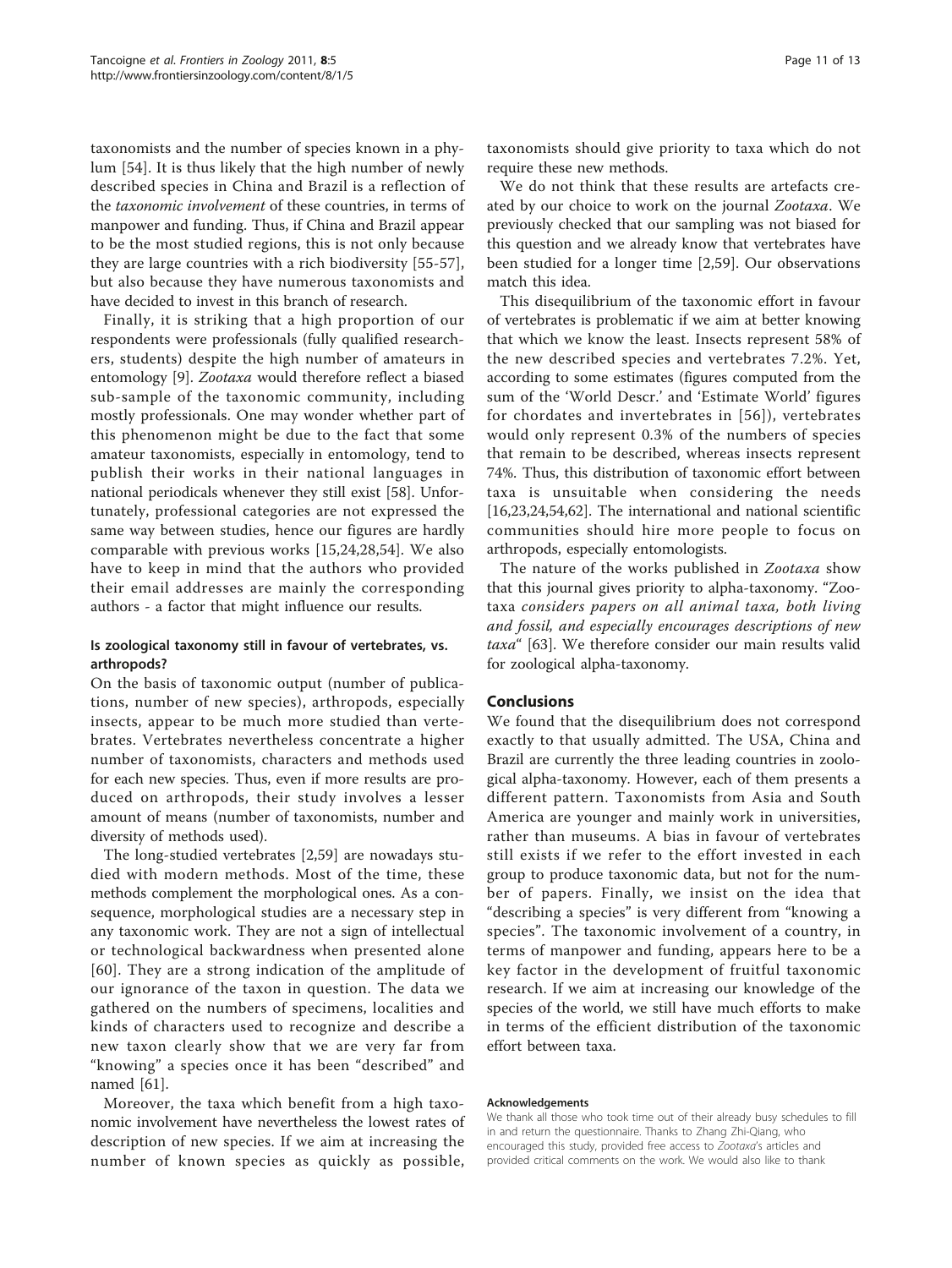<span id="page-11-0"></span>Sébastien Ballesteros, Julien Barnier and Gaël Millot for their statistical help. If any statistical mistake can be found in this paper, it must nevertheless be attributed to the authors. We would like to thank Sandra Dos Santos for her translations of the Portuguese papers and Annie Amirda, Julie Delacôte and Mark Judson for the English corrections. We would also like to thank Philippe Grandcolas, Aurélien Miralles, Antoine T. Mantilleri, Ferdinando Boero, Mark Judson and four anonymous referees for their critical comments.

#### Author details

1 UMR 7205 OSEB, Département Systématique et Evolution, Muséum national d'Histoire naturelle, CP 30, 25 rue Cuvier, 75231 Paris Cedex 05, France. <sup>2</sup>SAP2S-DASTR, CNRS, 3 rue Michel Ange, 75794 Paris Cedex 16, France.

#### Authors' contributions

ET designed the sampling procedure and the database, compiled the database, participated in the statistical analysis and drafted the manuscript. CB designed and participated in the statistical analysis. AS participated in the analyses of the results and helped to draft the manuscript. AD designed the study, participated in the analysis of the results, and helped to draft and translate the manuscript. All authors read and approved the final manuscript.

#### Competing interests

The authors declare that they have no competing interests.

Received: 19 October 2010 Accepted: 18 March 2011 Published: 18 March 2011

#### References

- 1. Wilson JRU, Proches S, Braschler B, Dixon ES, Richardson DM: The (bio) diversity of science reflects the interests of society. Frontiers in ecology and the environment 2007, 5:409-414.
- 2. Proença VM, Pereira HM, Vicente L: Organismal complexity is an indicator of species existence value. Frontiers in ecology and the environment 2008, 6:298-299.
- 3. Cribb TH: [Living on the edge: parasite taxonomy in Australia.](http://www.ncbi.nlm.nih.gov/pubmed/15037099?dopt=Abstract) International Journal for Parasitology 2004, 34:117-123.
- 4. Bonnet X, Shine R, Lourdais O: Taxonomic chauvinism. Trends in Ecology & Evolution 2002, 17:1-3.
- 5. GBIF and Data Repatriation to Countries of Origin. [[http://www.gbif.org/](http://www.gbif.org/index.php?id=488) [index.php?id=488](http://www.gbif.org/index.php?id=488)].
- 6. EDIT: Report and online catalogue on existing taxonomic training resources in Europe. Brussels: Royal Belgian Institute of Natural Sciences; 2006.
- 7. Results of Surveys of Taxonomic Expertise in Parasitology in Canada and of Interest in National Faunal Projects on Parasites in Canada. [[http://](http://www.biology.ualberta.ca/parasites/ParSec/texten/modgap.htm) [www.biology.ualberta.ca/parasites/ParSec/texten/modgap.htm\]](http://www.biology.ualberta.ca/parasites/ParSec/texten/modgap.htm).
- 8. Pallini A, Fadini MAM, Venzon M, De Moraes GJ, Barros-Battesti DM: Demandas e perspectivas para a Acarologia no Brasil (Demands and perspectives to acarology in Brazil). Neotropical Biology and Conservation 2007, 2:169-175.
- 9. Löbl I, Leschen RAB: Demography of Coleopterists and Their Thoughts on DNA Barcoding and the Phylocode, with Commentary. The Coleopterists Bulletin 2005, 59:284-292.
- 10. Eggleton P: Termite species description rates and the state of termite taxonomy. Insectes Sociaux 1999, 46:1-5.
- 11. Green SV: The taxonomic impediment in orthopteran research and conservation. Journal of Insect Conservation 1998, 2:151-159.
- 12. House of Lords Science and Technology Committee: Systematics and Taxonomy: Follow-up. 5th report. London 2008.
- 13. Valdecasas AG, Bello E, Becerra JM: La Taxonomía en España. Arbor: Ciencia, Pensamiento y Cultura; 1992:561:77-102.
- 14. Tillier S, De Wever P, (Eds): Systématique: ordonner la diversité du vivant -Rapport sur la science et la technologie n°11. Paris: Editions Tec & Doc; 2000.
- 15. Australian Government department of the Environment Water Heritage and the Arts: Survey of Australian Taxonomic Capacity 2006.
- 16. Marques AC, Lamas CJE: Sistemática zoológica no Brasil: estado da arte, expectativas e sugestões de ações futuras. Papéis Avulsos de Zoologia 2006, 46:139-174.
- 17. Kraus O, (Ed): Zoologischer Systematik in Mitteleuropa (Zoological systematics in Central Europe). Hamburg & Berlin: Paul Parey; 1976.
- 18. Schminke HK: Wiederaufbau von Forschung und Lehre in Zoosystematik eine nationale Aufgabe. Spektrum der Wissenschaft 1994, 9:114-116.
- 19. Smith GE, Buys M, Walters M, Herbert D, Hamer M: Taxonomic research in South Africa: the state of the discipline. South African Journal of Science 2008, 140:254-256.
- 20. Simonetti JA: Biodiversity and a taxonomy of Chilean taxonomists. Biodiversity and Conservation 1997, 6:633-637.
- 21. Salazar Vallejo SL, Gonzalez NE, Schwindt E: Taxonomia de invertebrados marinos: necesidades en latinoamérica (Marine invertebrate taxonomy: needs in Latin America). Interciencia 2008, 33:510-517.
- 22. Blackmore S, Cutler DF, (Eds): Systematics Agenda 2000: the challenge for Europe. Cardigan: Samara Publishing for the Linnean Society; 1996.
- 23. Shimura J, (Ed.): [Global Taxonomy Initiative in Asia. Research Report from](http://www.ncbi.nlm.nih.gov/pubmed/12584651?dopt=Abstract) [the National Institute for Environmental Studies.](http://www.ncbi.nlm.nih.gov/pubmed/12584651?dopt=Abstract) 2003.
- 24. Gaston KJ, May RM: Taxonomy of taxonomists. Nature 1992, 356:281-282.
- 25. Klopper RR, Smith GF, Chikuni AC: The Global Taxonomy Initiative in Africa. Taxon 2002, 51:159-165.
- 26. Zhang ZQ: The first five years of Zootaxa. Zootaxa 2006, 1111:68.
- 27. Top journals for new taxa and top journals for new taxonomic/ nomenclatural acts. [\[http://www.organismnames.com/metrics.htm?](http://www.organismnames.com/metrics.htm?page=tsj) [page=tsj](http://www.organismnames.com/metrics.htm?page=tsj)].
- 28. Betsch J-M, (Ed): Livre Blanc de la Systématique. Société Française de Systématique: 1989.
- 29. Geeta R, Levy A, Hoch JM, Mark M: Where do most taxonomists work, and does it matter? Poster. Annual AIBS conference on "Bioethics in a changing world"; Washington, D. C., USA 2003.
- 30. Tillier S: Une espèce menacée: les taxonomistes en France. In Systématique: ordonner la diversité du vivant - Rapport sur la science et la technologie n°11. Edited by: Tillier S, de Wever P. Paris: Editions Tec 2000:20-23.
- 31. Zootaxa website. [[http://www.mapress.com/zootaxa/\]](http://www.mapress.com/zootaxa/).
- 32. R Development Core Team: R: a language and environment for statistical computing. Vienna, Austria 2008.
- 33. CompressWeb: Email Questionnaire 4.1. 2007.
- 34. Central Intelligence Agency: The World Factbook 2008. Washington, DC: Central Intelligence Agency; 2008.
- 35. Dray S, Dufour A, Chessel D: The ade4 package-II: Two-table and K-table methods. R News 2007, 7:47-52.
- 36. Ripley BD, Lapsley M: RODBC: ODBC Database Access. R package version 1.2-3. 2008.
- 37. Meyer D, Zeileis A, Hornik K: The Strucplot Framework: Visualizing Multi-Way Contingency Tables with vcd. Journal of Statistical Software 2006, 17:1-48.
- 38. Zeileis A, Meyer D, Hornik K: Residual-based Shadings for Visualizing (Conditional) Independence. Journal of Computational and Graphical Statistics 2007, 16:507-525.
- 39. Husson F, Lê S, Pagès J: Analyse de données avec R Rennes: Presses Universitaires de Rennes; 2009.
- 40. Benzecri JP: In L'analyse des correspondances. L'analyse des données. Volume 2. Paris: Dunod; 1973.
- 41. Mayr E, Ashlock PD: Principles of systematic zoology. New-York , Second 1991.
- 42. Dubois A: Drôles d'espèces. Hybridation, perturbations de la méiose et spéciation dans le règne animal: quelques points délicats de terminologie, d'éidonomie et de nomenclature. In Peut-on classer le vivant? Linné et la systématique aujourd'hui. Edited by: Prat D, Raynal-Roques A, Roguenant A. Paris: Belin; 2008:169-202.
- 43. Slater JA: The place of systematists in contemporary society. Bulletin of the Entomologial Society of America 1984, 30:4-7.
- 44. House of Lords Science and Technology Committee: Systematic Biology Research. 1st report 1991-92. London 1992.
- 45. Krebs JR, (Ed): Evolution and Biodiversity: The New Taxonomy. London: UK Natural Environment Research Council; 1992.
- 46. Tillier S: Les communautés scientifiques nationales. In Systématique: ordonner la diversité du vivant - Rapport sur la science et la technologie n°11. Edited by: Tillier S, de Wever P. Paris: Editions Tec 2000:42-43.
- 47. Joly CA: [Taxonomy: programmes developing in the South too.](http://www.ncbi.nlm.nih.gov/pubmed/16511467?dopt=Abstract) Nature 2006, 440:24-24.
- Division of Zoology, Animal Husbandry and Veterinary Science and Aquatic Science Animal Husbandry and Veterinary Science. [\[http://www.](http://www.nsfc.gov.cn/e_nsfc/desktop/zn/jn/0124.htm) [nsfc.gov.cn/e\\_nsfc/desktop/zn/jn/0124.htm](http://www.nsfc.gov.cn/e_nsfc/desktop/zn/jn/0124.htm)].